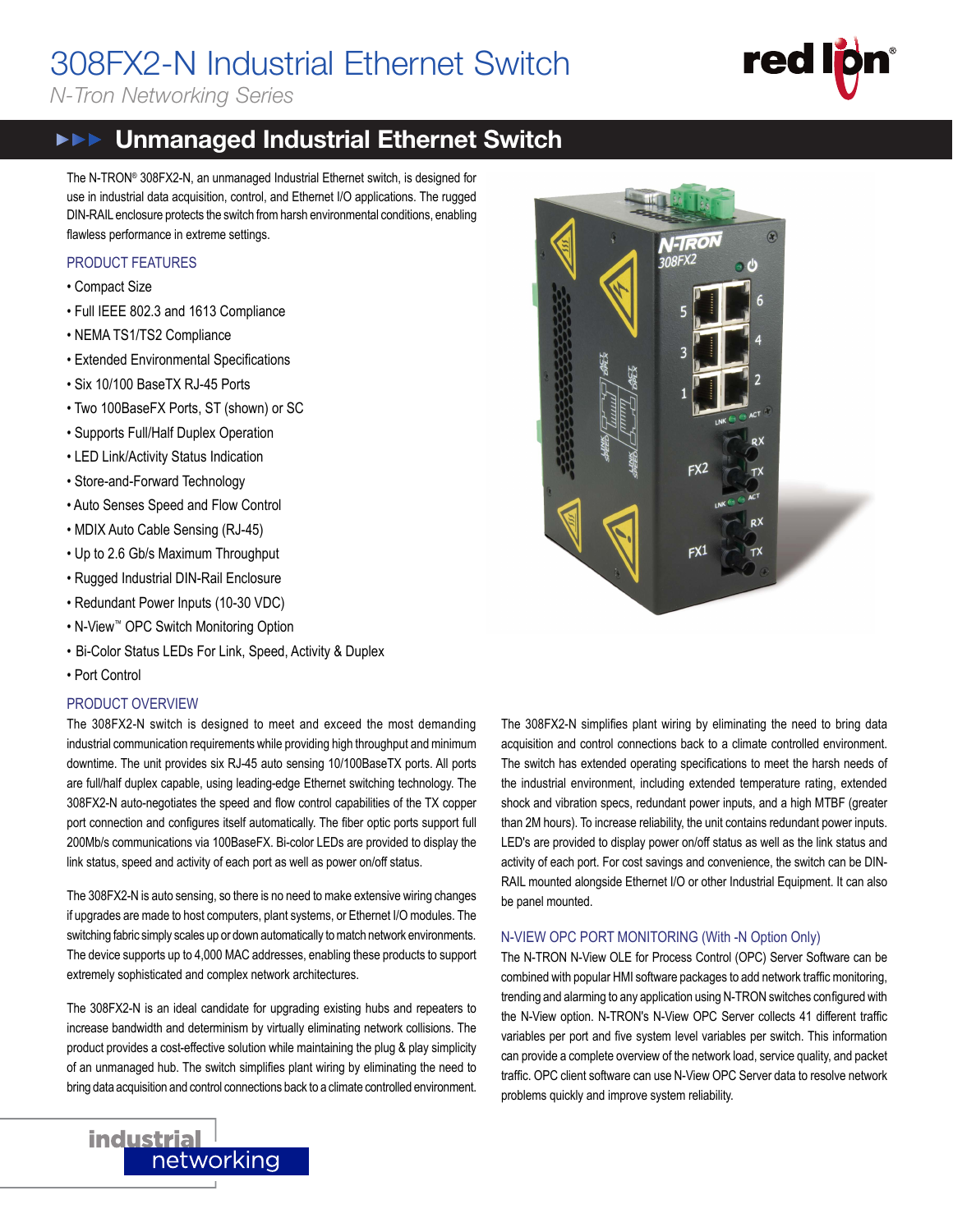### Specifications **Example 2.7**

#### Switch Properties Electrical

| Number of MAC Addresses: | 4.000           |
|--------------------------|-----------------|
| Latency (typical):       | $2.1 \,\mu s$   |
| Backplane Speed:         | $2.6$ Gb/s      |
| Switching Method:        | Store & Forward |
| Case Dimensions          |                 |

#### 5.9" (15cm) Width: 2.3" (5.8cm) Depth: 3.8" (9.7cm) 1.7 lbs (0.8kg) Din-Rail: 35mm Weight: Height: operation and Storage Temperature Temperature Temperature Temperature Temperature Temperature Temperature Temp<br>Temperature Temperature Temperature Temperature Temperature Temperature Temperature Temperature Temperature Te  $\begin{array}{ccc}\n\text{Total:} & \text{A.} & \text{A.} \\
\text{Total:} & \text{A.} & \text{A.} \\
\text{Total:} & \text{A.} & \text{B.} \\
\end{array}$ Operating Altitude: 0 to 10,000 ft. Shinn (bulkhead mounting) (bulkhead mounting)

### Electrical

| Redundant Input Voltage: | 10-30 VDC  |
|--------------------------|------------|
| Input Current:           | 380 mA@24  |
| Inrush:                  | 8.5Amp/0.2 |
| BTU/hr:                  | 31.1@24V   |
|                          |            |

### 380 mA@24V 8.5Amp/0.2ms@24V 31.1@24V

### Environmental

| -------------------         |                                     |
|-----------------------------|-------------------------------------|
| Operating and Storage Temp: | -40 $^{\circ}$ C to 85 $^{\circ}$ C |
| <b>Operating Humidity:</b>  | 10% to 95% (Non Condensing)         |
| Operating Altitude:         | 0 to $10.000$ ft.                   |
|                             |                                     |

50g, 5-200Hz, Triaxial

### Shock and Vibration (bulkhead mounting)

Shock: 200g@10ms Depth: 3.8" (9.7cm) Connectors  $\frac{1}{2}$   $\frac{1}{2}$   $\frac{1}{2}$   $\frac{1}{2}$   $\frac{1}{2}$   $\frac{1}{2}$   $\frac{1}{2}$   $\frac{1}{2}$   $\frac{1}{2}$   $\frac{1}{2}$   $\frac{1}{2}$   $\frac{1}{2}$   $\frac{1}{2}$   $\frac{1}{2}$   $\frac{1}{2}$   $\frac{1}{2}$   $\frac{1}{2}$   $\frac{1}{2}$   $\frac{1}{2}$   $\frac{1}{2}$   $\frac{1}{2}$   $\frac{1}{2}$ 

Reliability<br>
<sub>200</sub>

 $S<sub>1</sub>$  Control Control Control Control Control Control Control Control Control Control Control Control Control Control Control Control Control Control Control Control Control Control Control Control Control Control Co

MTBF:  $>2$  Million Hours

### Network Media

100BaseFX: BTU/hr: 31.1@24V Front: 4" (10.16 cm) 10BaseT: Inrush: 8.5Amp/0.2ms@24V Recommended Wiring Clearance Singlemode Multimode

≥Cat5 Cable 50-62.5/125μm

≥Cat3 Cable

7-10/125μm

#### Connectors **Constants**

Six (6) RJ-45 Copper Ports 100BaseFX: Two (2) SC or ST Duplex Ports 10/100BaseTX:

# Serial Configuration Port

Com Parameters: 9600, n, 8, 1

## Recommended Wiring Clearance

| Front: | 4" (10.16 cm) |
|--------|---------------|
| Top:   | 1" (2.54 cm)  |

#### **Fiber Transceiver Characteristics**  Regulatory Approvals

*Fiber Length 2km\* 15km\*\* 40km\*\* 80km\*\** FCC (CFR 47, Part 15, Subpart B, Class A and ANSI C63.4) *Wavelength 1310nm 1310nm 1310nm 1550nm* CE (IEC 60068: 2-1/2/6/30 and IEC 60533-7) ICES-003 UL/cUL: Class I, Div 2, Groups A, B, C, and D; T4 (ANSI/ISA 12.12.01-2007) EN 60079-0/15 ATEX GOST-R Certified, RoHS Compliant

NEMA TS1/TS2 for Traffic Control Designed to comply with: IACS UR E10 (ABS Type-Approval) IEEE 1613 for Electric Utility Substations

#### $\blacksquare$   $\blacksquare$   $\blacksquare$   $\blacksquare$   $\blacksquare$   $\blacksquare$ **Fiber Transceiver Characteristics**

| <b>Fiber Length</b>       | $2km*$   | $15km**$ | $40$ km <sup>**</sup> | $80 km**$ |
|---------------------------|----------|----------|-----------------------|-----------|
| TX Power Min              | $-19dBm$ | $-15dBm$ | -5dBm                 | -5dBm     |
| <b>RX Sensitivity Max</b> | $-31dBm$ | $-31dBm$ | $-34dBm$              | -34dBm    |
| Wavelength                | 1310nm   | 1310nm   | 1310nm                | 1550nm    |

\* Multimode Fiber Optic Cable \*\* Singlemode Fiber Optic Cable